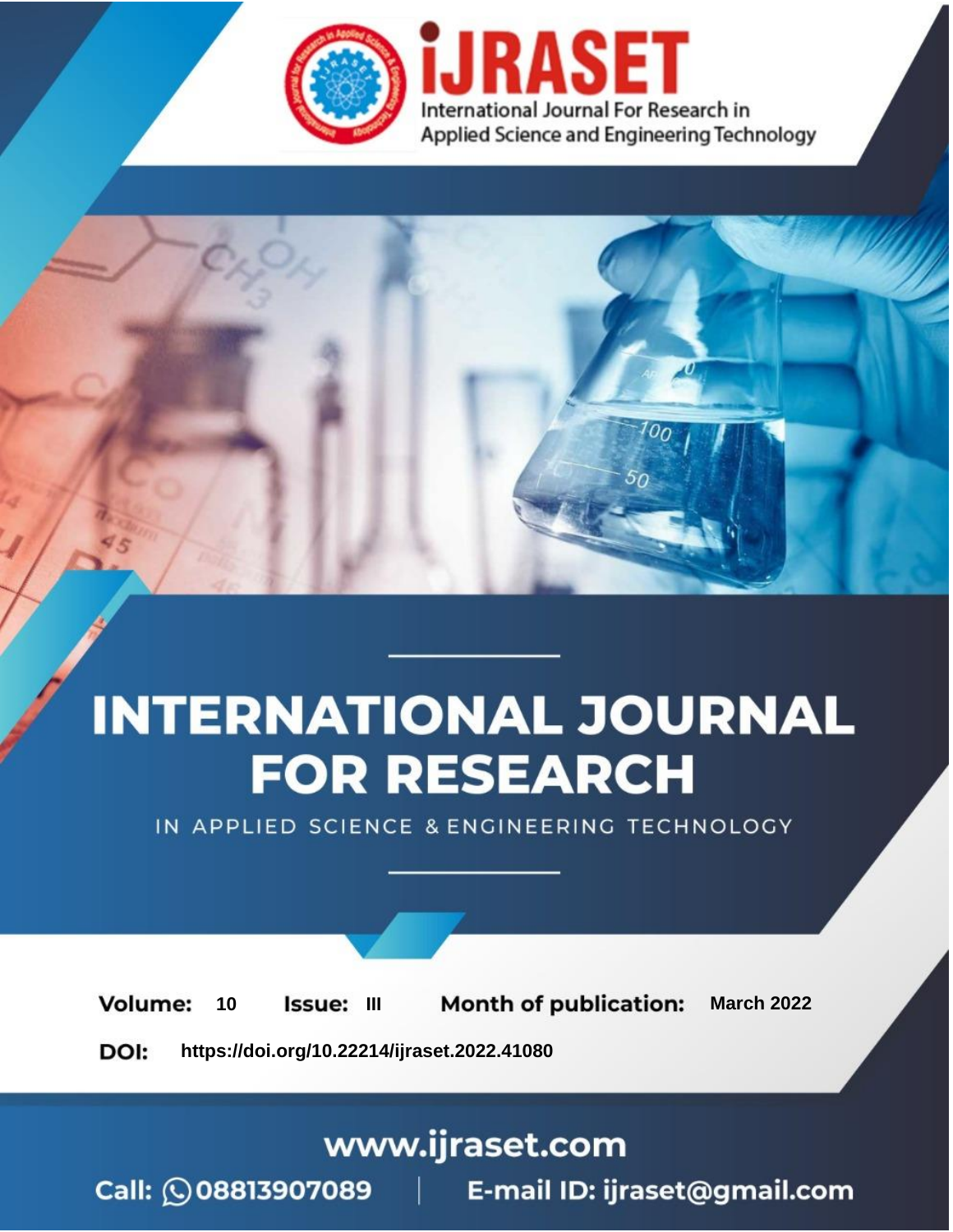

### **Design and Development of a Flexible Manufacturing System**

Talha Arif<sup>1</sup>, Parvez Alam<sup>2</sup>, Sanjeev Kumar Sarswat<sup>3</sup>

*1, 3Vivekananda College of Technology & Management, Aligarh-202001, Dr. A.P.J Abdul kalam Technical University, Lucknow-UP, India*

*2 IET Department of mechanical University, GLA University, Mathura 281406, India*

*Abstract: In most organizations, a flexible manufacturing system (FMS) is concerned with the automatic production of different parts in the middle range because it is flexible. In a nutshell, it's a machine that makes everything. FMS relies heavily on the flow of jobs and tools in order to function. The FMS work centre can handle a large number of tasks at once. For FMS facilities, a tool magazine is in use as a means of reducing tool inventory. We present the Jaya method in this work to schedule tasks and tools simultaneously without considering tool transfer delays across machines; this is what we call the make span goal. On numerous make span-related challenges, the suggested heuristic is evaluated and compared with current approaches. The suggested heuristic beats the already used approaches, according to the findings.*

*Keywords: "Flexible Manufacturing System", "Automation" performance, Manufacturing, flexibility*

#### **I. INTRODUCTION**

There is a lot of competition in the global market, which means that businesses must be extremely flexible in their production in order to meet the demands of their customers. More advanced products require the use of more complex manufacturing systems, which makes it more difficult to comprehend how they are made. FMS environments typically include four machines, a CTM with four tools and an automated tool changer (ATC), as well as AGVs and tool transporters (TT). This end has a station for loading and unloading cargo. Each machine centre has a buffer storage area where work may be held before and after processing. The raw materials are stored in an automated storage and retrieval system (AS/RS). From the beginning of a concept design to when it's put into practice, it's important to have good operations management, logistics, and project management. Manufacturing strategies, logistics system architecture, performance and evaluation, operation management techniques, risk assessment, and scenario analysis are all taken into consideration when designing complex Manufacturing Systems and Flexible Manufacturing Systems (FMS), according to Doumeingts (1987), Vallespir (1987), and Darracar (1987) [1]. Conceptual Design is the first step in the design process, and it involves jotting down your goals and the steps necessary to get there. Writing down the details of what you'll be modelling is also a good idea. Designing an FMS must follow strict guidelines regarding the manufacturing process, product specifications and resources used. Various methods and techniques for making FMS have been discussed by others. To describe FMS's formalism, Kamble and Hebbal (2010) used the IDEF family of modelling languages. Based on the functional modelling language, Structured Analysis and Design Technique, these languages are available [2]. Additionally, there are the formalisms of GERAM (Generalized Enterprise Reference Architecture and Methodology), CIMOSA, GERAM, GRAI/GIM (CIM Open Systems Architecture), and the Object Flow Diagram.

Computer simulation, in particular Discrete Event Simulation (DES), is the most general method for simulating the design of production systems (Chryssolouris, 2005) [3]. DES's key benefit is the capacity to conduct tests that cannot be carried out on actual industrial systems. It is also possible to gather knowledge and experience that might lead to improvements in the real system, such as detecting a bottleneck via the use of a simulation model. ARENA, Enterprise Dynamics, FlexSim, and Plant Simulation are just a few of the DES software products devoted to manufacturing system modelling. The technique for modelling and simulation (Fig. 1) involves an examination of the actual issue followed by conceptual design and model synthesis and an experiment to test the solution.

Making a clear distinction between humanly controlled and automated or robotized production systems, for example, is a major challenge at the design stage of the manufacturing systems. It is thus important to create an early design technique that can accurately measure the productivity gains associated with improvements in production systems, such as the use of industrial robots to replace human operators. Actually, millions of industrial robots are now in use across the globe, particularly for repetitive and high-precision jobs such as welding [4].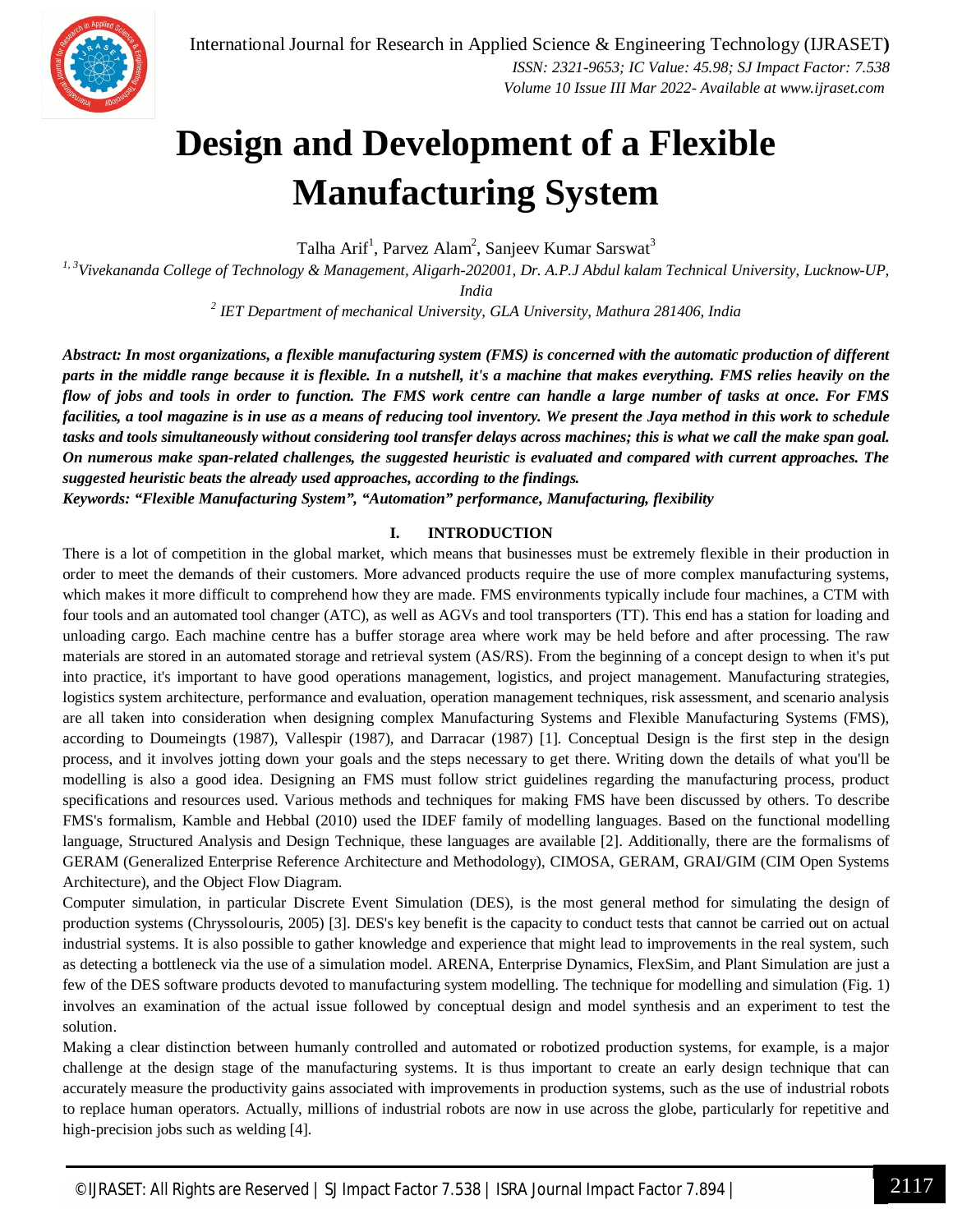

Industrial robots have arms that resemble human arms and are capable of doing a wide range of difficult tasks much like humans. As a result, they don't grow bored or weary of their work. Companies have seen productivity rise by 30%, manufacturing costs fall by 50%, and the utilisation of production resources rise by over 85% as a consequence of robotization. To be lucrative, industrial robots must be used under particular circumstances, such as high production levels, repetitive labour, and precise jobs, as well as health and safety measures at the workplace. Those circumstances are prevalent in the automobile sector, where the majority of robots are employed" [5].

A related issue concerns the factors that should be taken into consideration while assessing the difficulty of this topic. This has to do with the way people and machines interact. Because of our uniqueness and the wide range of our behaviours, it is impossible to account for all the human elements that influence our decisions [6]. Other elements that must be considered include: the dependability and performance of the machine; the maintenance of the machine; and the failures of the machine [7]. FMS also has to integrate the transportation, storage, and quality control systems.

Consider a tiny production system with CNC machine tools that can be operated by humans or robots as an example of a conceptual design. Two machining procedures on big and heavy objects need the use of robots because of their difficulty in handling [8]. The Enterprise Dynamics programme was used to simulate the cell's production flow and internal logistic procedures, allowing for the simulation and visualisation of discrete production processes. Simulated experiments are used to compare two different models [9]. A direct computation of the OEE (Overall Equipment Effectiveness) indicator is possible since the models were created taking into consideration availability, performance, and quality factors. As part of the World Class Manufacturing process [10], OEE is one of the most essential KPIs utilised in the automobile sector, particularly. Lean manufacturing and continuous process improvement using standardised indicators are at the heart of WCM's philosophy [11]. An OEE indicator may be used to compare one manufacturing system to another, and it is highly recommended for usage in large-scale production [12].

#### **II. DESCRIPTION OF THE ISSUE**

Materials handling in the production process necessitate the use of several specialized machinery and humans or robots. Loading and unloading items from the machine and moving them to the next manufacturing step are typically the responsibilities of an operator. Compared to human operators, industrial robots can do this task more quickly and reliably. Sector of the automobile Two people or two robots are required to operate the four CNC lathe machines in the production system. Each operator is responsible for two machines at once. All of a part family's components need to be rotated on their two opposite sides, which require two separate processes (sleeves and wheels). Robots are selected since the pieces are huge and heavy. What will happen if we use industrial robots instead of human operators? What can we do to increase our productivity? Robot motion planning strategies have been described by a number of authors. Based on MTM (Method Time Measurement) or the classic time study approach, these methodologies may be used to compare the capacities of robots and humans. It is also possible to employ a specific computer programme for robot movement planning. It is possible to compare human and robot performance using the time values generated by each approach [13]. Despite the fact that automated manufacturing lines are very efficient, problems may still emerge. If even one of the line's components fails, the production process comes to a grinding stop. A manufacturing system's components are crucial to its productivity because of this. Manufacturing System Performance Indicators Key performance indicators (KPIs) may be used to assess the performance of manufacturing systems. Production capacity and Lead time for manufacturing (MLT), For ready components, the typical wait time. The total number of items in the output queue A project is currently being worked on (WIP), It measures the overall efficiency of a piece of equipment.

Productivity may be measured as the ratio of how long it takes to perform a given job in ideal circumstances to how long it takes in real life, as well as the number of items that can be produced in real life vs the number of products that can be produced in perfect conditions. As a result of certain random disturbances, such as human mistakes, it is usually impossible to create perfect circumstances and performance is dropped below 100%.

Performance = 
$$
\frac{\text{ideal cycle time}}{\text{real cycle time}}
$$
 (2)

The quality of a product may be determined by dividing the total number of items by the number of high-quality products.

$$
Quality = \frac{\text{good products}}{\text{overall products}} (4)
$$

A normal distribution with a sigma standard deviation may be used to explain the distribution of high-quality items. The standard deviation may be used to define acceptable quality levels. Three sigmas is deemed enough in typical manufacturing processes.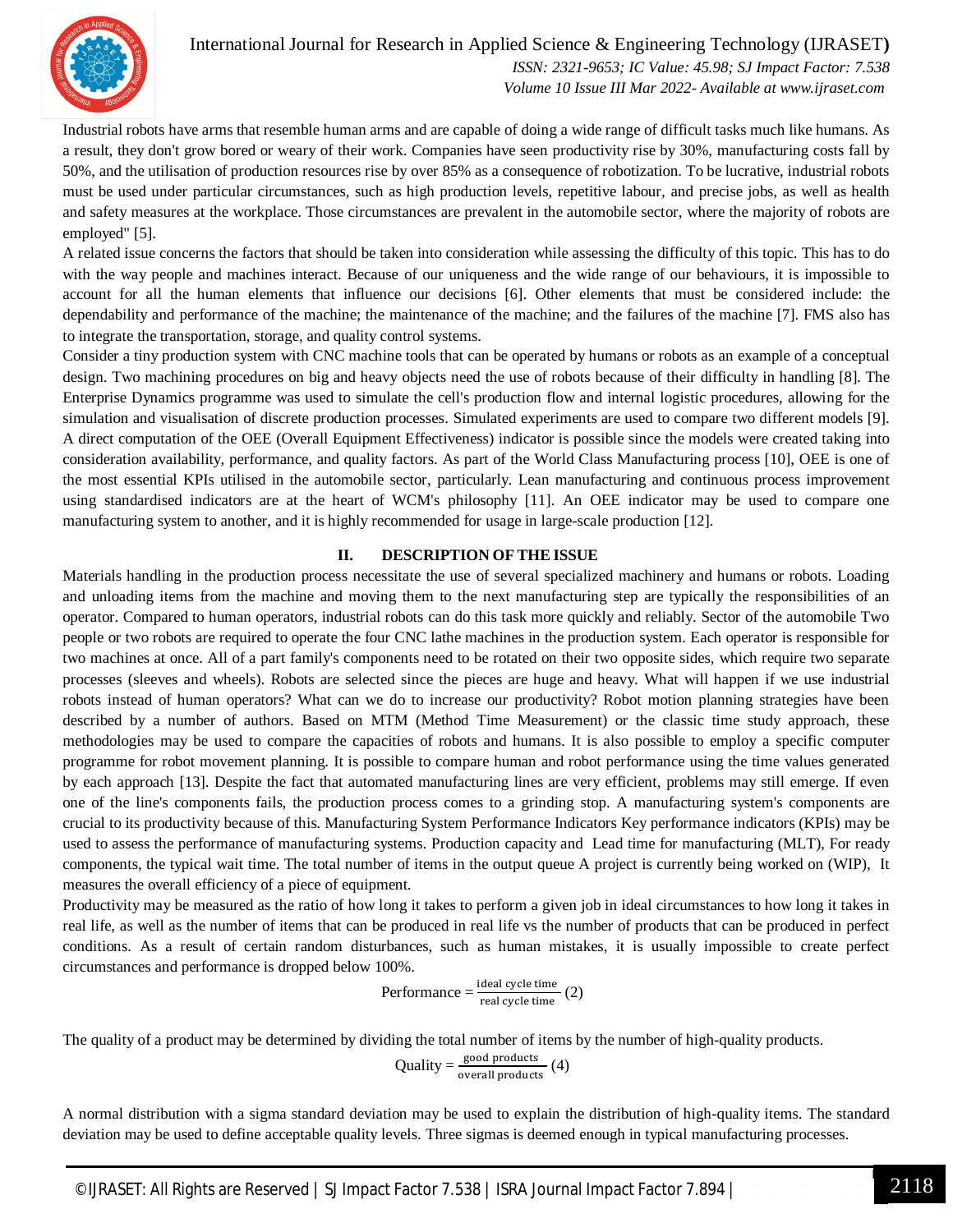

There is, however, a level of 5-6 sigma that may be achieved in today's production processes, which indicates that only three faults are feasible out of a million possibilities. It was then determined that our production system had an OEE (Overall Equipment Effectiveness) that was comparable to that of other similar manufacturing systems. Consistency and Reliability in Machine Operations Reliability and failures due to chance have a large role in availability.

The possibility that a thing, such as a machine, will function successfully for a certain period of time is what is meant by its dependability.

It is difficult to foresee machine failures in the industrial setting, hence we are employing a computer simulation for future study, as described by. Different failure characteristics for machines, robots, and human operators may be used to build a model of the production line. As a point of comparison, here is a We utilised Enterprise Dynamics software to model and simulate discrete manufacturing processes including robots and human resources in order to better understand the issue at hand. Manufacturing systems that can be controlled by humans or robots have been modelled, taking into account scheduled downtime and failure rates. For example, the models built comprise input (Source), output (Good parts) and control components for high-quality goods (Bad parts) as well as machines, human resources, and robots in storage buffers (Queue) (Availability Control, Schedule, MTBF, MTTR).

#### *A. Problem Formulation*

To store things in FMS, most people use CTM. It moves the right tool from the central tool magazine to the machine that is doing the job. To cut down on the cost of tooling, CTM cuts down on the number of tools needed in the system. The next parts give an explanation of the problem and the assumptions and rules that underlie it.

#### *B. Problem Definition*

Assume the CTM has to be used for the processing of 'n' tasks J1,J2,...,Jn, and each job is processed by'm' machines (M1,M2,...,Mm). By using heuristic techniques, the ideal sequence for combining tasks, machines, and tools is to be discovered in order to reduce the makespan. To construct optimum schedules, the jaya algorithm is applied in this study. A comparison is made between the suggested met heuristics and the results obtained using the techniques described in [4]. Using the example issue provided in table 1, the jobs, machines, and tools that make up a task set 2 are examined. It is expected that the system has four machines and four tools in order to complete the six jobs in the second set of tasks. It's easy to see that task 1 requires M1, T3, and 10 units of processing time by referring to M1-T3[10]. Machine and tool restrictions dictate the sequence of tasks that must be proposed in order to reduce the make span. A choice on the machine and tool to use for each work must be made during scheduling. Both the machine and CTM will keep a running list of requests for work that has yet to be completed. To keep things moving as quickly as possible, it's imperative that the correct task be assigned to the request. As a result, the overall amount of time spent on each task is minimised.

#### *C. Fms Environment*

FMS environments typically include four machines, a CTM with four tools and an automated tool changer (ATC), as well as AGVs and tool transporters (TT). This end has a station for loading and unloading cargo. Each machine centre has a buffer storage area where work may be held before and after processing. The raw materials are stored in an automated storage and retrieval system (AS/RS).

#### *D. Methodology and Work*

The Jaya method is another strong method for finding the best answer to any kind of problem without having to think about any parameters. People and how many generations it takes to control them are the only things you need to know in this method, just like the TLBO method. In order to get around a problem, the JAYA algorithm thinks of new ways to do things. To use the JAYA algorithm, there is only one step.

This makes it easier to use on a wide range of different problems. First, the population size and number of runs must be set as a control parameter. Then, for each population, the best and worst solutions must be found. An important part of the algorithm is to figure out which results are best and which are worst for the specific goal function and issue that are being minimised or maximised. This leads to a change in the answer. Two random numbers, r1 and r2, have a value between 0 and 1. They can be any number between 0 and 1.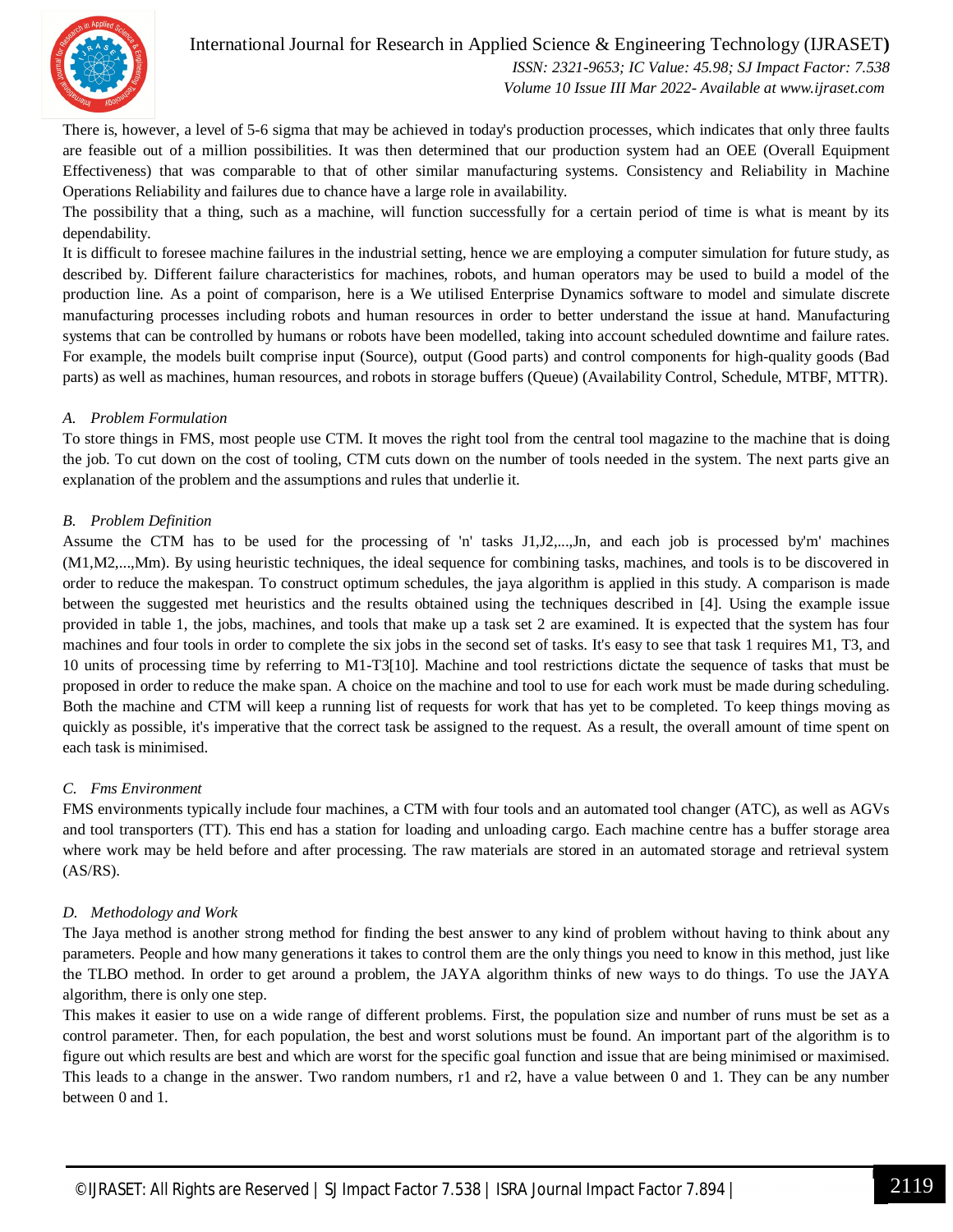

International Journal for Research in Applied Science & Engineering Technology (IJRASET**)**

 *ISSN: 2321-9653; IC Value: 45.98; SJ Impact Factor: 7.538*

 *Volume 10 Issue III Mar 2022- Available at www.ijraset.com*

#### **III. RESULTS AND DISCUSSION**

The presented algorithms have been used to schedule tasks, machines, and tools in the FMS in order to reduce the make span. Appendix 1 contains the data for all 22 task sets analysed in the paper. Job sets with a range of jobs, machines, and tools, as well as their processing times, have been taken into account to see how well the different approaches work. Details about each work set, like how many jobs there are and how many operations each job can do. The machines and equipment used for each job and how many operations each job can do are also shown. Each job set needs four machines and four tools except for task sets 21 and 22, which don't. When you compare job set 22 to work set 21, it has eight machines and eight tools. A job set can have as many as 20 jobs in it. This means that the least number of jobs in a job set is five. This is the number of times each job set is done. It ranges from 13 to 151, depending on which job set it is (for job set 22). In this study, a new goal function was created that looked at the previous AIS method's best sequences and came up with pans that were the same as the ones shown [4].Table 4.2 shows that the suggested approaches yielded sequences with better pans than [4]. As a result, the present approaches give only local optimum solutions, but the suggested methods provide global or near-optimal answers.

For each of the 22 task sets, the minimal make span is shown, and the suggested approaches have outperformed all other methods. The suggested approaches exhibit a significant improvement in makes span over previous methods. For the vast majority of jobs, progress has been made. In comparison to the best available approaches, the Jaya algorithm provides 44.2 percent and 45.19 percent gains in make span for task sets 22 and 21, respectively. For work set 22, the Jaya algorithm provides a 68.54 percent increase in make span over the worst make span of current techniques. For job set 21, the Jaya algorithm provides a 63.58 percent improvement over the worst make span of existing methods. The total number of operations for work set 21 is 110, while the total number of operations for job set 22 is 151. The recommended approaches have been shown to be more effective in solving situations that involve a high number of tasks and procedures. No improvement was found for seven job sets, five job sets (job sets 4, 13, 17, 21, and 22), and three work sets (job sets 2, 11, and 15) where the suggested approach's percentage improvement over the best make span of the present method exceeded 10%.

#### **IV. CONCLUSIONS**

Using the suggested approach, tasks, tools, and machines may all be scheduled. When it comes to minimising make span, the suggested approach surpasses the current techniques. There are 22 task sets in the proposed method that demonstrate its robustness. If you take into account the time it takes for a task to transit between computers, you may perform even more work.

#### **REFERENCES**

- [1] Doumeingts, G.; Vallespir, B.; Darracar, D.M. (1987). Design Methodology for Advanced Manufacturing Systems. Comput. Ind. Vol. 9, 271–296
- [2] Kamble P. G., Hebbal S. S. (2010), An Overview of Manufacturing Enterprise Modeling and Applications for CIM Environment. Contemporary Engineering Sciences, Vol. 3, No. 5, pp. 201 – 214.
- [3] Chryssolouris, G. (2005). Manufacturing Systems—Theory and Practice; Springer: New York, NY, USA, 2005.
- [4] Smith D.J. (2005). Reliability, Maintainability and Risk. Practical methods for engineers, Elsevier, Oxford
- [5] Lyu, X., Song, Y., He, C., Lei, Q., & Guo, W. (2019). Approach to integrated scheduling problems considering optimal number of automated guided vehicles and conflict-free routing in flexible manufacturing systems. IEEE Access, 7, 74909-74924.
- [6] Fontes, D., & Homayouni, S. M. (2019). Joint production and transportation scheduling in flexible manufacturing systems. Journal of Global Optimization, 74(4), 879-908.
- [7] Li, X., Xing, K., Zhou, M., Wang, X., & Wu, Y. (2018). Modified dynamic programming algorithm for optimization of total energy consumption in flexible manufacturing systems. IEEE Transactions on Automation Science and Engineering, 16(2), 691-705.
- [8] Luo, J., Liu, Z., & Zhou, M. (2018). A Petri net based deadlock avoidance policy for flexible manufacturing systems with assembly operations and multiple resource acquisition. IEEE Transactions on Industrial Informatics, 15(6), 3379-3387.
- [9] Luo, J., Liu, Z., & Zhou, M. (2018). A Petri net based deadlock avoidance policy for flexible manufacturing systems with assembly operations and multiple resource acquisition. IEEE Transactions on Industrial Informatics, 15(6), 3379-3387.
- [10] Riazi, S., Diding, T., Falkman, P., Bengtsson, K., & Lennartson, B. (2019, August). Scheduling and routing of AGVs for large-scale flexible manufacturing systems. In 2019 IEEE 15th International Conference on Automation Science and Engineering (CASE) (pp. 891-896). IEEE.
- [11] Basten, T., Bastos, J., Medina, R., Sanden, B. V. D., Geilen, M. C., Goswami, D., ... & Voeten, J. P. (2020). Scenarios in the design of flexible manufacturing systems. In System-Scenario-based Design Principles and Applications (pp. 181-224). Springer, Cham.
- [12] Yadav, A., & Jayswal, S. C. (2018). Modelling of flexible manufacturing system: a review. International Journal of Production Research, 56(7), 2464-2487.
- [13] Shaoyong, L., & Chunrun, Z. (2020). A deadlock control algorithm using control transitions for flexible manufacturing systems modelling with Petri nets. International Journal of Systems Science, 51(5), 771-785.
- [14] Mardamshin, I. G., Sharafeev, I. S., & Mingaleev, G. F. (2021). Some Features of the Industrial Engineering and Labor Rating in Flexible Manufacturing Systems. Russian Aeronautics, 64(4), 591-597.